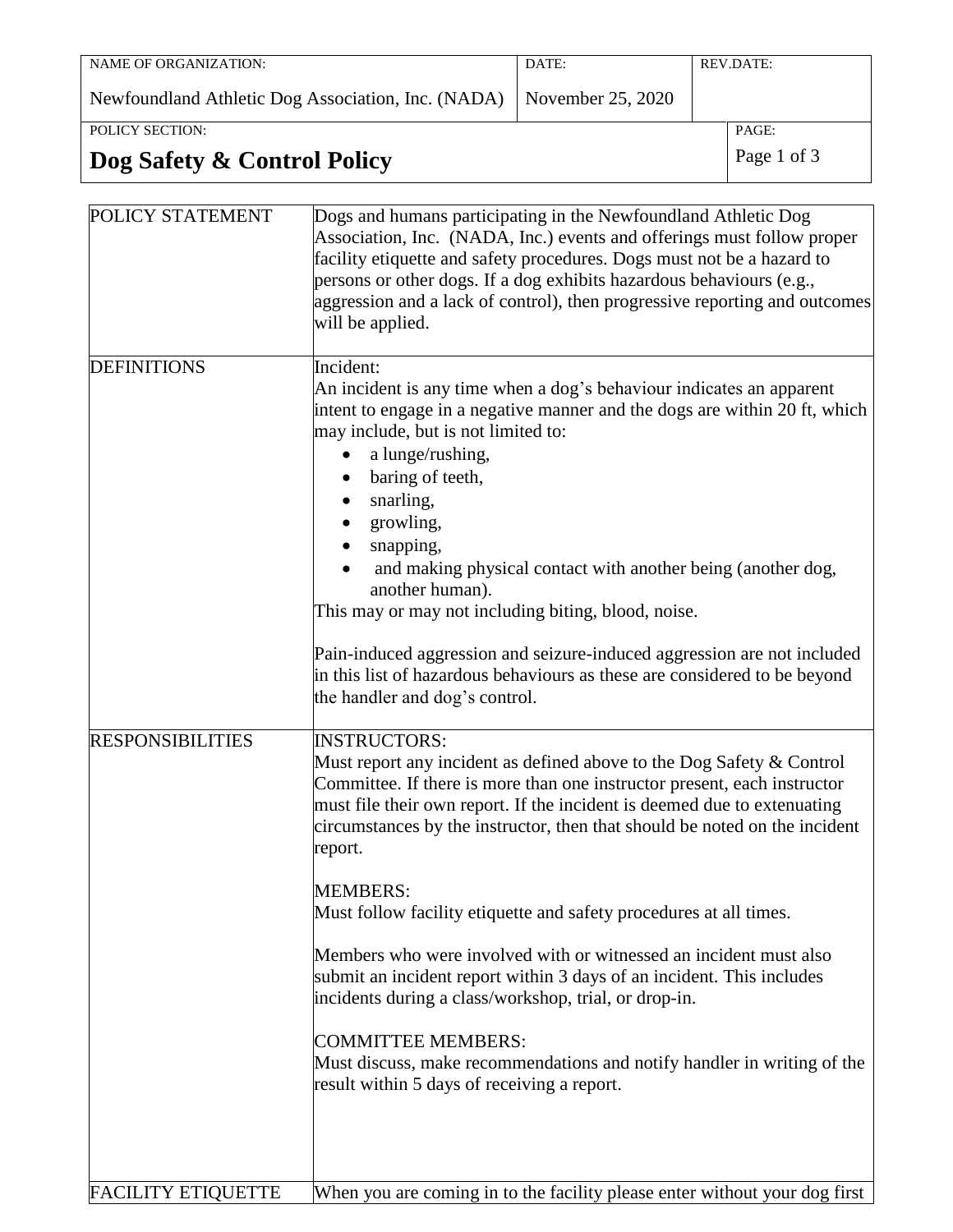| NAME OF ORGANIZATION:                                                | DATE: | <b>REV.DATE:</b> |
|----------------------------------------------------------------------|-------|------------------|
| Newfoundland Athletic Dog Association, Inc. (NADA) November 25, 2020 |       |                  |
| POLICY SECTION:                                                      |       | PAGE:            |

## **Dog Safety & Control Policy** Page 2 of 3

|                                                                 | to check to see if the facility is being used. If there is someone already<br>present, please discuss how you will accommodate multiple dogs in the<br>facility. It is assumed that the dogs can work off leash in the presence of<br>other dogs who are off leash. If that is not the case and you cannot trust<br>your dog to work independently or there is a risk of aggression, then you<br>should train while your dog is on lead (caution with contact equipment),<br>use gates if this will suffice, leave and come back another time or book a<br>personal hour.<br>Please be courteous and sensible! |
|-----------------------------------------------------------------|----------------------------------------------------------------------------------------------------------------------------------------------------------------------------------------------------------------------------------------------------------------------------------------------------------------------------------------------------------------------------------------------------------------------------------------------------------------------------------------------------------------------------------------------------------------------------------------------------------------|
|                                                                 | When working your dog, if you think your dog will bolt out the door<br>if it is opened, please put a gate across the door.                                                                                                                                                                                                                                                                                                                                                                                                                                                                                     |
|                                                                 | Reporting incidents – it is your responsibility and right to submit a $Dog$<br><i>Control &amp; Safety</i> report if there is an incident while you are at your drop-<br>in.                                                                                                                                                                                                                                                                                                                                                                                                                                   |
| <b>PROGRESSIVE</b><br><b>REPORTING &amp;</b><br><b>OUTCOMES</b> | Warning:<br>When the DS&C receive the first report of an incident and it is deemed to<br>not be severe, the handler will receive a written warning to improve<br>control and safety based training.                                                                                                                                                                                                                                                                                                                                                                                                            |
|                                                                 | Stage 1:<br>When the Dog Safety $&$ Control Committee receive a report of a<br>significant incident and it is deemed to be due to aggression/lack of<br>control, the handler/owner of the dog will be notified in writing that<br>additional outside training is required. As proper training for this type of<br>issue is beyond the curriculum of the dog sports classes, and would<br>require work outside of class time with an external qualified instructor. A<br>Dog & Handler Assessment Form will need to be completed by the<br>external instructor and a recommendation provided                    |
|                                                                 | Stage 2:<br>Should the Dog Safety $&$ Control Committee receive a second report<br>of a significant incident, the dog will receive a minimum two (2)<br>month suspension to allow for appropriate rehabilitative training from<br>an external qualified instructor to assist the handler and dog control the<br>hazardous behaviour(s). The handler/owner will be notified in writing.<br>Proof of training in the form of a Dog & Handler Assessment Form<br>will need to be completed by the external instructor and a<br>recommendation provided will be required to return to NADA<br>offerings.           |
|                                                                 | Stage 3:                                                                                                                                                                                                                                                                                                                                                                                                                                                                                                                                                                                                       |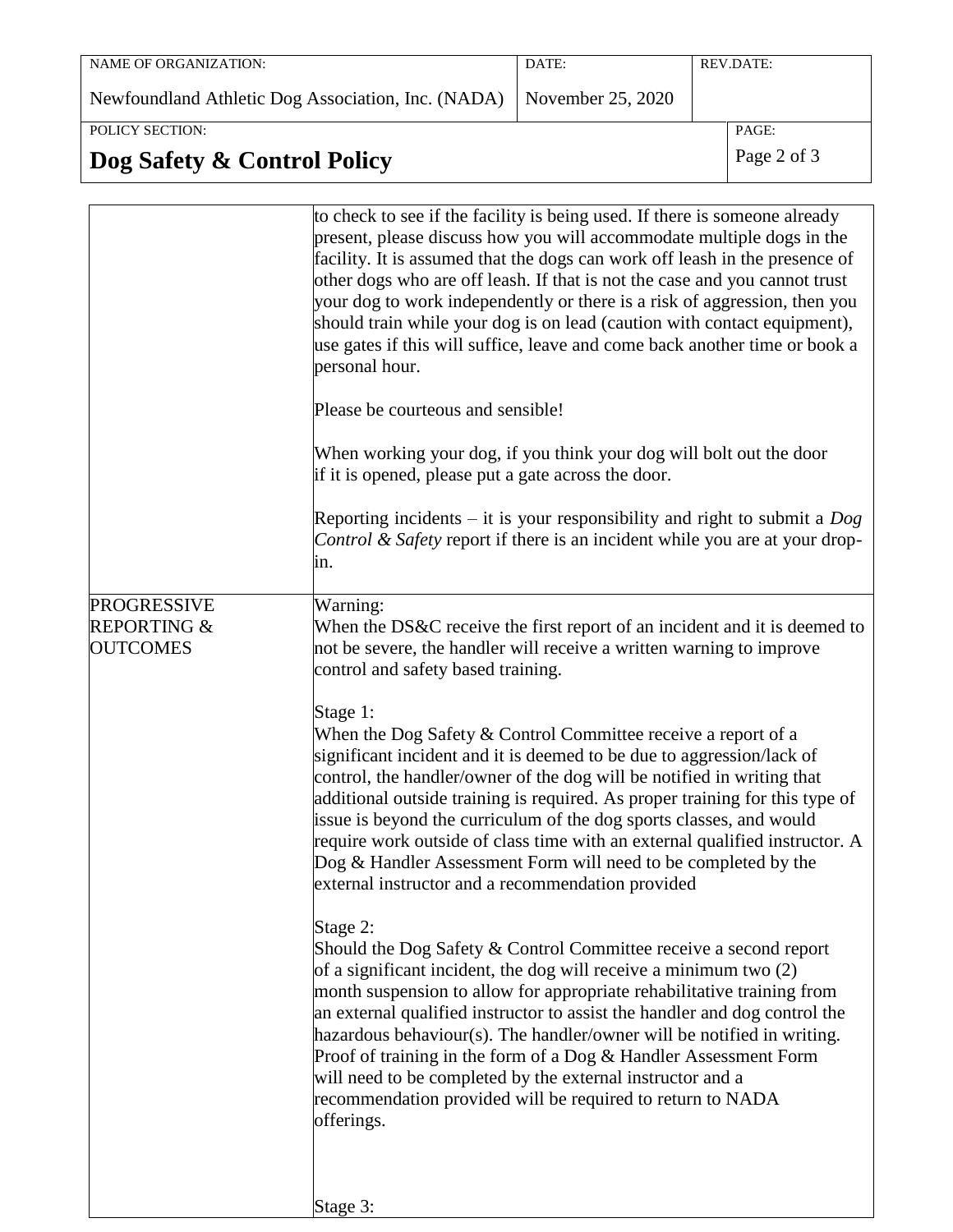| NAME OF ORGANIZATION:                                                | DATE: | REV.DATE: |
|----------------------------------------------------------------------|-------|-----------|
|                                                                      |       |           |
|                                                                      |       |           |
| Newfoundland Athletic Dog Association, Inc. (NADA) November 25, 2020 |       |           |
|                                                                      |       |           |
|                                                                      |       |           |
| POLICY SECTION:                                                      |       | PAGE:     |
|                                                                      |       |           |

# **Dog Safety & Control Policy** Page 3 of 3

|                                                                   | Should the Dog Safety & Control Committee receive a third report of a<br>significant incident, the dog will be expelled from all NADA, Inc.<br>activities and offerings. (Note: it is the dog, not the handler who is<br>expelled.) The handler/owner will be notified in writing.                                                                                                                                                                                                                                                                                                                   |
|-------------------------------------------------------------------|------------------------------------------------------------------------------------------------------------------------------------------------------------------------------------------------------------------------------------------------------------------------------------------------------------------------------------------------------------------------------------------------------------------------------------------------------------------------------------------------------------------------------------------------------------------------------------------------------|
| <b>APPLICATION FOR</b><br><b>CLEAN RECORD</b>                     | A handler/owner may apply to have a dog's records expunged if,<br>after a year and active participation in NADA activities, there have<br>been no further incidents reported prior to the receipt of a second or<br>third incident report. This request must be received by the<br>Committee in writing.                                                                                                                                                                                                                                                                                             |
| <b>LESS SIGNIFICANT</b><br><b>EVENTS AND</b><br><b>ESCALATION</b> | The above policy does not preclude instructors and members from<br>identifying precursors to aggression/lack of control problems.<br>Instructors and members may report less significant incidents if they<br>wish to identify potential threats for escalation. Upon receipt of these<br>less significant reports, no formal action will follow, nor will they<br>count towards the above progressive policy; however, the Dog Safety<br>$\&$ Control Committee will inform the handler of the report in writing<br>and suggest resources to aid the handler/owner in addressing this<br>situation. |
| <b>VERY SIGNIFICANT</b><br><b>EVENTS</b>                          | If the Dog Safety & Control Committee deem the first reported incident to<br>be very significant (e.g., human involved, blood or serious injury to a<br>dog/cat/horse/other animal), then Stage 2 or 3 will be enacted depending<br>on the severity. This option will only be enacted upon the majority<br>agreement of the Dog Safety & Control Committee and Board of<br>Directors.                                                                                                                                                                                                                |
| DOG SAFETY &<br><b>CONTROL INCIDENT</b><br><b>REPORT</b>          | See Dog Safety & Control Incident Report.                                                                                                                                                                                                                                                                                                                                                                                                                                                                                                                                                            |